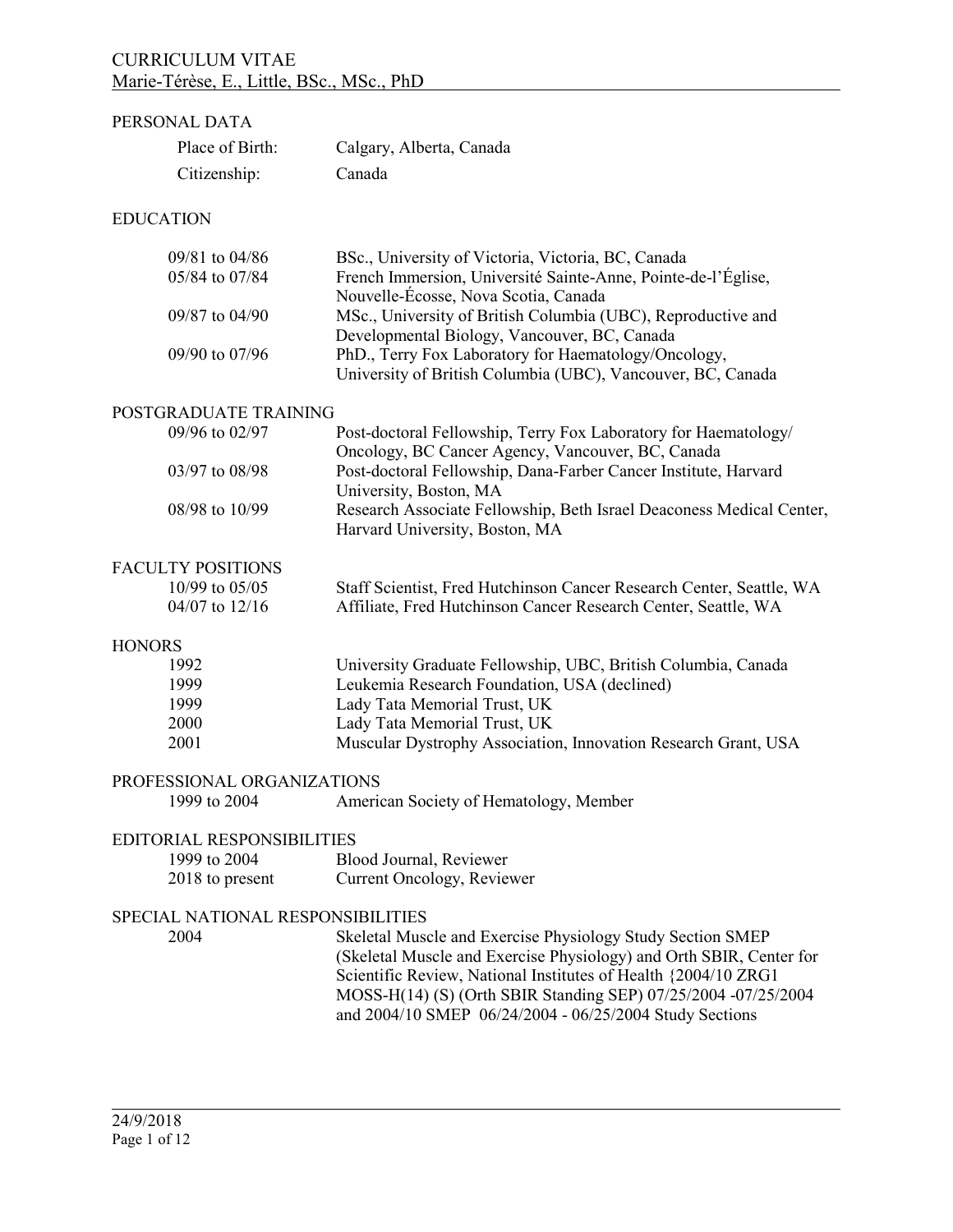### SPECIAL LOCAL ACADEMIC RESPONSIBILITIES

| 2008 to present | Patient Advocate/ Health Care Navigator, Victoria, BC, Canada              |
|-----------------|----------------------------------------------------------------------------|
| 2008 to present | President and Principal Consultant, 4 <sup>th</sup> Dimension Biomedical & |
|                 | Research Communications (4Dbrc.com)                                        |
| 2009 to 2016    | Member, Clinical Research Ethics Board (CREB / IRB)                        |
|                 | Vancouver Island Health Authority, Victoria, BC, Canada                    |
| 2012 to 2015    | Chair, Clinical Research Ethics Board (CREB / or IRB)                      |
|                 | Vancouver Island Health Authority, Victoria, BC, Canada                    |
| 2015 to present | Canadian Cancer Clinical Trials Group; Queen's University, Kingston,       |
|                 | Ontario, Canada (Remote)- Lay Representative & Patient Advocacy/           |
|                 | Communications, Gastrointestinal Disease Site Executive Committee          |

# RESEARCH FUNDING, PAST AND CURRENT

#### PAST:

|               | Fred Hutchinson Cancer Research Center, Seattle, WA                          |
|---------------|------------------------------------------------------------------------------|
| $1999 - 2004$ | P01 CA78902, "Mixed Hematopoietic Chimerism After Stem Cell                  |
|               | Allografts". NIH/NCI. Storb, R, PI. Little, MT (Investigator and Core B      |
|               | Leader). Direct costs: \$2,019,270 USD                                       |
| 2000 - 2001   | Industry, "Use of CTLA4Ig to Establish Mixed Chimerism in DLA-Identical      |
|               | Littermate Bone Marrow Transplantation". Repligen. Little, MT, PI. Direct    |
|               | costs: \$78,000 USD                                                          |
| 2001 - 2006   | P01 CA 18029, "Adult Leukemia Research Center". NIH/NCI . Appelbaum,         |
|               | F. PI. Little, MT (Investigator), Direct costs: \$6,907,510 USD              |
| $2001 - 2009$ | MDA TE 3089, "Allogeneic Stem Cell Transplantation in the Canine DMD         |
|               | Model". Little, MT, PI. Direct costs: \$200,000 USD                          |
| $2002 - 2004$ | IND TE 3433, "AMD-3100 for Hematopoietic Stem Cell Mobilization in the       |
|               | Canine Autologous Transplantation Model". Little, MT, PI. Direct costs:      |
|               | \$422,336 USD                                                                |
| 2003 -2008    | U54 HD47175, "Muscular Dystrophy Cooperative Research Center".               |
|               | Chamberlain, J, PI. Little, MT (Project Leader, Sub-Project 2) Direct Costs: |
|               | \$1,000,000 USD                                                              |
|               |                                                                              |

#### BIBLIOGRAPHY

PEER REVIEWED JOURNAL ARTICLES

- 1. **Little MT**, Hahn P. Diet and metabolic development (Review). FASEB Journal. 1990;4(9):2605-11. PubMed PMID: 90269545.
- 2. **Little MTE**, Hahn P. Ontogeny of acyl-CoA: cholesterol acyltransferase in rat liver, intestine, and adipose tissue. Am. J. Physiol. 262 (Gastrointestinal Liver Physiol. 25) G599-G602, 1992.
- 3. Craig W, Poppema S, **Little M-T**, Dragowska W, Lansdorp P. CD45 isoform expression on human haematopoietic cells at different stages of development. Br J Haematol 88:24- 30, 1994.
- 4. Lansdorp PM, Dragowska V, Thomas TE, **Little M-T**, Mayani H. Age-related decline in proliferative potential of purified stem cell candidates. Blood Cells 20:376-381, 1994.
- 5. Thomas TE, Phillips GL, Humphries RK, Horsman DE, Gascoyne RD, Abraham SJR, Little MTE, Lansdorp PM. Positive selection of CD34<sup>+</sup> cells from human bone marrow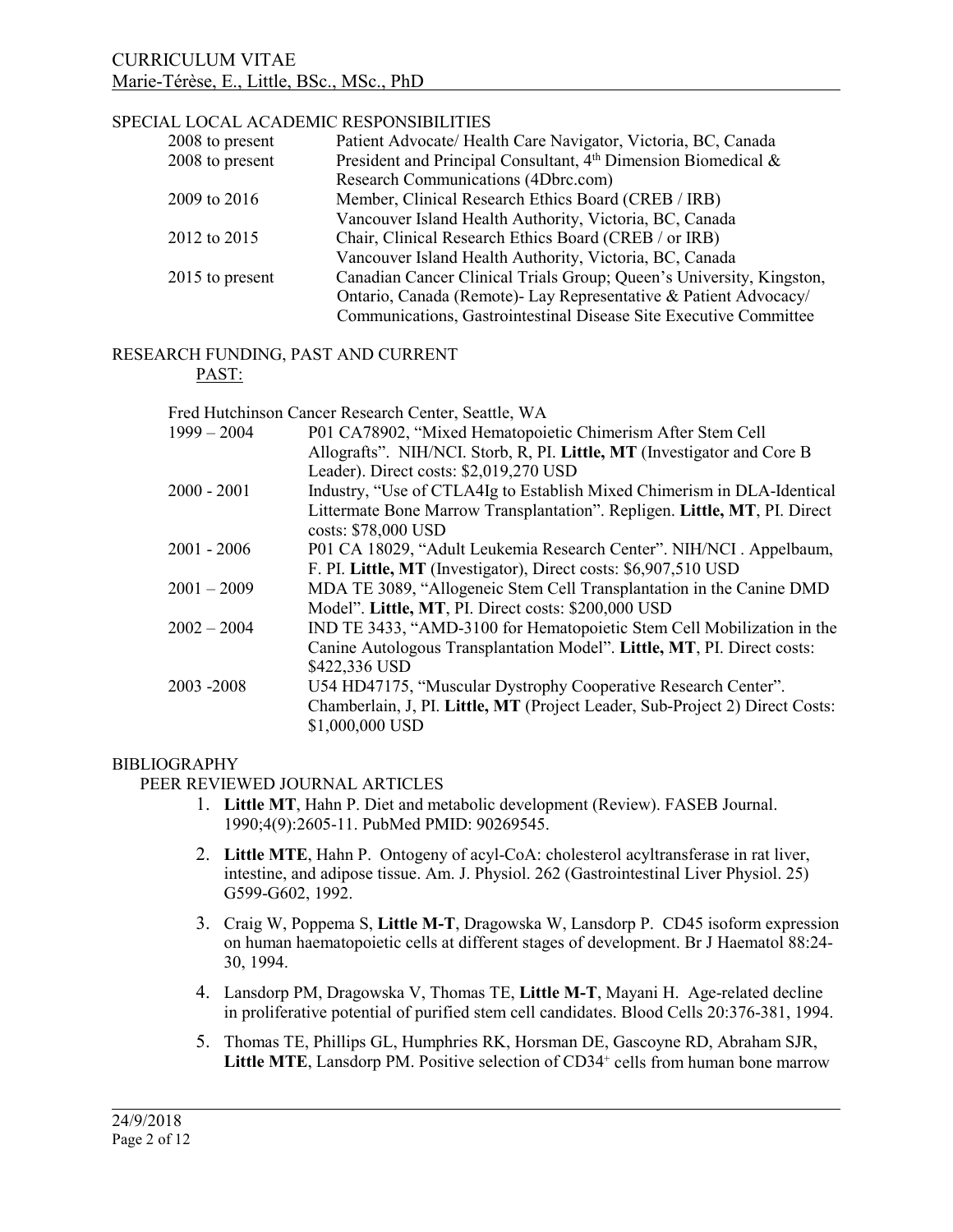for indirect purging of non-Hodgkin's lymphoma cells. Cancer Research, Therapy and Control. 4(2):119-28, 1994.

- 6. Mayani H, **Little M-T**, Dragowska W, Thornbury G, Lansdorp PM. Differential effects of the hematopoietic inhibitors MIP-1 $\alpha$ , TGF $\beta$  and TNF $\alpha$  on multiple cytokine-induced proliferation of CD34+ cells from cord blood and fetal liver. Exp Haem 23:422-427, 1995.
- 7. Lansdorp PM, Verwoerd NP, van de Rijke FM, Dragowska V, **Little M-T**, Dirks RW, Raap AK, Tanke HJ. Heterogeneity in telomere length of human chromosomes. Hum Mol Genet 5:685-691, 1996.
- 8. **Little M-T**, Langlois S, Wilson D, Lansdorp PM. Frequency of fetal cells in sorted subpopulations of nucleated erythroid and CD34+ hematopoietic progenitor cells from maternal peripheral blood. Blood 89:2347-2358, 1997.
- 9. Uemura N, Salgia R, **Little M-T**, Griffin JD. Involvement of the adapter protein CRKL in integrin-mediated adhesion. Oncogene 18; 3343-3353, 1999.
- 10. Rhoades KL, Hetherington CJ, Harakawa N, Yergeau DA, Liu L-Q, **Little M-T**, Zhang DE. Analysis of the role of AML1-ETO in leukemogenesis, using an inducible transgenic mouse model. Blood 96: 2108-2115, 2000.
- 11. Schwer H, Liu LQ, Zhou L, **Little M-T**, Hetherington C, Zhang DE. Cloning and Characterization of Human Ubiquitin-Specific Protease, a homologue of murine UBP43 (USP18), Genomics 65-44-52, 2000.
- 12. **Little MT**, Storb R. The future of allogeneic hematopoietic stem cell transplantation: minimizing pain, maximizing gain (Commentary). Journal of Clinical Investigation 105(12):1679-81, 2000.
- 13. Storb R, Sale G, Barnett T, Yu C, Zellmer E, **Little M-T**. Transient mixed hematopoietic chimerism in dogs given thymic irradiation before and pharmacologic immunosuppression after marrow transplantation. Blood 97: 2915-2916, 2001.
- 14. Feinstein L, Sandmaier B, Maloney D, McSweeney PA, Maris M, Flowers C, Radich J, **Little M-T**, Nash RA, Chauncey T, Woolfrey A, Georges G, Kiem H-P, Zaucha JM, Blume KG, Shizuru J, Niederwieser D, Storb R. Nonmyeloablative hematopoietic cell transplantation: replacing high-dose cytotoxic therapy by the graft-versus-tumor effect. Ann NY Acad Sci 938: 328-339, 2001.
- 15. Georges GE, Storb R, Bruno B, Brodie SJ, Thompson JD, Taranova AG, Zaucha JM, **Little M-T**, Zellmer E, Moore PF, Gooley T, Sale G, Kiem H-P, Sandmaier BM, Lyons RM, Nash RA. Engraftment of DLA-haploidentical marrow with ex vivo expanded, retrovirally transduced cytotoxic T lymphocytes. Blood 98: 3447-3455, 2001.
- 16. Zaucha JM, Zellmer E, Georges G, **Little M-T**, Storb R, Storer B, Torok-Storb B. G-CSF-mobilized peripheral blood mononuclear cells added to marrow facilitates engraftment in nonmyeloablated canine recipients: CD3 cells are required. Biol Blood Marrow Transplant 7: 613-619, 2001.
- 17. Zaucha JM, Yu C, Zellmer E, Takatu A, Junghanss C, **Little M-T**, Storb R. Effects of extending the duration of postgrafting immunosuppression and substituting granulocytecolony-stimulating factor-mobilized peripheral blood mononuclear cells for marrow in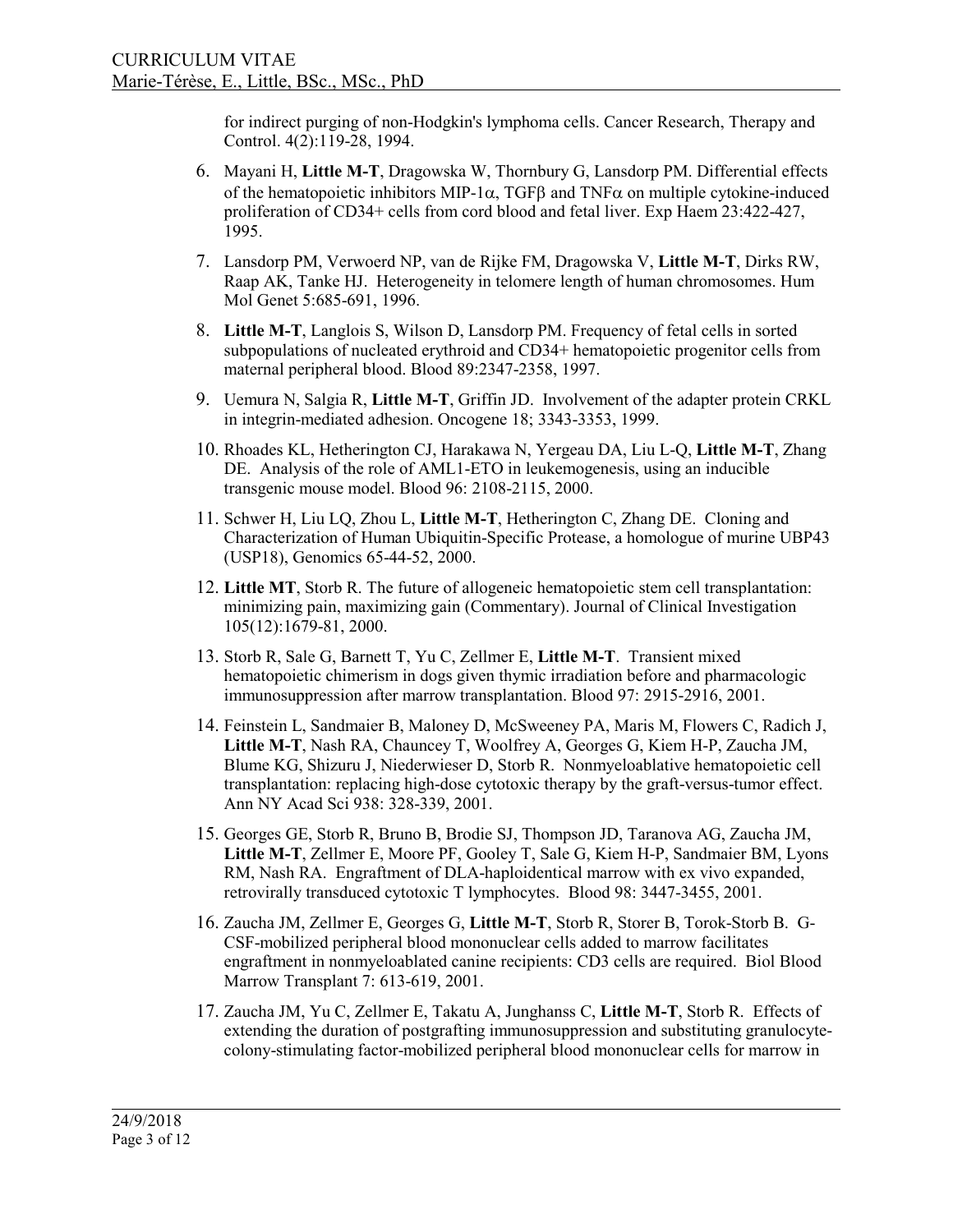allogeneic engraftment in a nonmyeloablative canine transplantation model. Biol Blood Marrow Transplant 7: 513-516, 2001.

- 18. Zaucha JM, Yu C, Mathioudakis G, Seidel K, Georges G, Sale G, **Little M-T**, Torok-Storb B, Storb R. Hematopoietic responses to stress conditions in young dogs compared with elderly dogs. Blood 98: 322-327, 2001.
- 19. Georges GE, Maris M, Sandmaier BM, Maloney DG, Feinstein L, Niederwieser D, Shizuru JA, McSweeney PA, Chauncey TR, Agura E, **Little M-T**, Sahebi F, Hegenbart U, Pulsipher MA, Bruno B, Forman S, Woolfrey AE, Radich JP, Blume KG, Storb R. Related and unrelated nonmyeloablative hematopoietic stem cell transplantation for malignant diseases. Int J Hematol 76 (Suppl. I): 184-189, 2002.
- 20. Junghanss C, Boeckh M, Carter RA, Sandmaier BM, Maris MB, Maloney DG, Chauncey T, McSweeney PA, **Little M-T**, Corey L, Storb R. Incidence and outcome of cytomegalovirus infections following nonmyeloablative compared with myeloablative allogeneic stem cell transplantation, a matched control study. Blood 99: 1978-1985, 2002.
- 21. Kuhr CS, Allen MD, Junghanss C, Zaucha JM, Marsh CL, Yunusov M, Zellmer E, **Little M-T**, Torok-Storb B, Storb R. Tolerance to vascularized kidney grafts in canine mixed hematopoietic chimeras. Transplantation 73: 1487-1493, 2002.
- 22. Lee R, Storb R, **Little M-T**, Joslyn A, Spector M, Kuhr CS. Percutaneous central duallumen catheter for apheresis in the canine. J Invest Surg 15: 337-341, 2002.
- 23. Ritchie KJ, Malakhov MP, Hetherington CJ, Zhou L, **Little MT**, Malakhova OA, Sipe JC, Orkin SH, Zhang DE. Dysregulation of protein modification by ISG15 results in brain cell injury. Genes Dev 16: 2207-2212, 2002.
- 24. Xun C-Q, **Little M-T**, Zellmer E, Yu C, Zaucha JM, Sale GE, Storer B, Storb R. What role for FTY720, a novel immunosuppressive agent, in canine nonmyeloablative hematopoietic stem cell transplantation? Transplantation 73: 310-313, 2002.
- 25. Yunusov MY, Kuhr C, Georges GE, Sale GE, Spector M, Lesnikova M, Lee R, **Little M-T**, Gass MJ, Weber K, Joslyn A, Storb R, Nash RA. Survival of small bowel transplants in canine mixed hematopoietic chimeras: preliminary results. Transplant Proc 34: 3366-3367, 2002.
- 26. Zaucha JM, Mielcarek M, Takatu A, **Little M-T**, Gooley T, Baker J, Maloney DG, Sandmaier BM, Maris M, Chauncey T, Storb R, Torok-Storb B. Engraftment of early erythroid progenitors is not delayed after non-myeloablative major ABO-incompatible haematopoietic stem cell transplantation. Br J Haematol 119: 740-750, 2002.
- 27. Georges GE, Lesnikova M, Storb R, Yunusov M, **Little M-T**, Nash RA. Minor histocompatibility antigen-specific cytotoxic T lymphocytes generated with dendritic cells from DLA-identical littermates. Blood and Marrow Transplantation Reviews 13: 9- 10, 2003.
- 28. Georges GE, Lesnikova M, Storb R, Yunusov M, **Little M-T**, Nash RA. Minor histocompatibility antigen-specific cytotoxic T lymphocytes generated with dendritic cells from DLA-identical littermates. Biol Blood Marrow Transplant 9: 234-242, 2003.
- 29. Hogan WJ, **Little M-T**, Zellmer E, Friedetzky A, Diaconescu R, Gisburne S, Lee R, Kuhr C, Storb R. Postgrafting immunosuppression with sirolimus and cyclosporine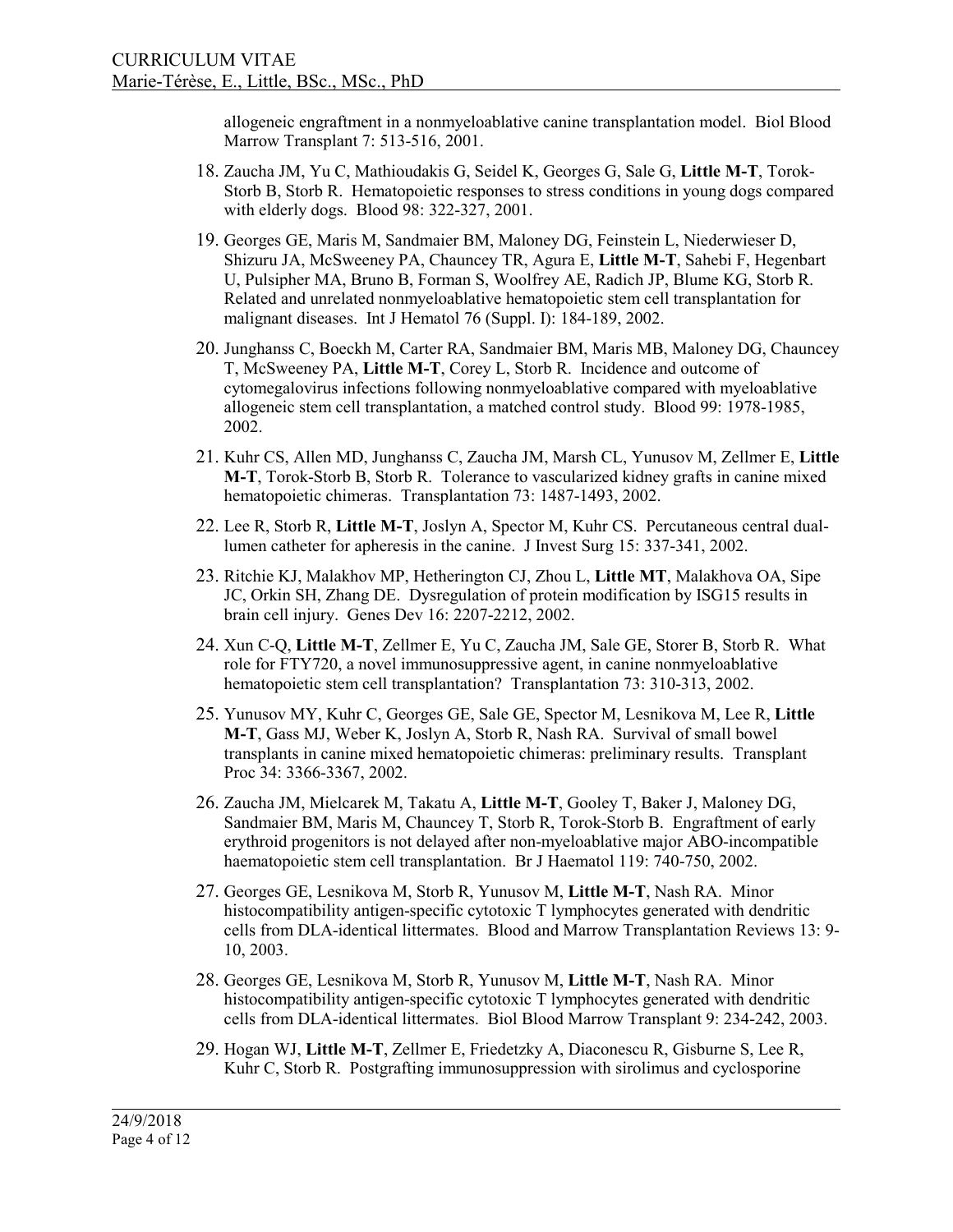facilitates stable mixed hematopoietic chimerism in dogs given sublethal total body irradiation before marrow transplantation from DLA-identical littermates. Biol Blood Marrow Transplant 9: 489-495, 2003.

- 30. Junghanss C, Takatu A, **Little M-T**, Zaucha JM, Zellmer E, Yunusov M, Sale G, Georges GE, Storb R. Adoptive immunotherapy against kidney targets in dog-leukocyte antigen-identical mixed hematopoietic canine chimeras. Transplantation 75: 268-274, 2003.
- 31. Lee RS, Kuhr CS, Sale GE, Zellmer E, Hogan WJ, Storb R, **Little M-T**. FTY720 does not abrogate acute graft-versus-host disease in the DLA-nonidentical unrelated canine model. Transplantation 76: 1155-1158, 2003.
- 32. Niederwieser D, Maris M, Shizuru JA, Petersdorf E, Hegenbart U, Sandmaier BM, Maloney DG, Storer B, Lange T, Chauncey T, Deininger M, Pönisch W, Anasetti C, Woolfrey A, **Little M-T**, Blume KG, McSweeney PA, Storb RF. Low-dose total body irradiation (TBI) and fludarabine followed by hematopoietic cell transplantation (HCT) from HLA-matched or mismatched unrelated donors and postgrafting immunosuppression with cyclosporine and mycophenolate mofetil (MMF) can induce durable complete chimerism and sustained remissions in patients with hematological diseases. Blood 101: 1620-1629, 2003.
- 33. Storb R, Sandmaier BM, Forman S, Maris M, Chauncey T, Maloney DG, McSweeney PA, Blume KG, Stuart MJ, Hegenbart U, Sahebi F, Bruno B, Agura E, **Little M-T**, Niederwieser D. What role for nonmyeloablative conditioning in allogeneic hematopoietic cell transplantation? Acta Haematologica Polonica 34 (Suppl. 1): 17-20, 2003.
- 34. Takatu A, Nash RA, Zaucha JM, **Little M-T**, Georges GE, Sale GE, Zellmer E, Kuhr CS, Lothrop CD, Jr., Storb R. Adoptive immunotherapy to increase the level of donor hematopoietic chimerism after nonmyeloablative marrow transplantation for severe canine hereditary hemolytic anemia. Biol Blood Marrow Transplant 9: 674-682, 2003.
- 35. Yunusov MY, Georges GE, Storb R, Moore P, Hagglund H, Affolter V, Lesnikova M, Gass MJ, **Little M-T**, Loken M, McKenna H, Storer B, Nash RA. FLT3 ligand promotes engraftment of allogeneic hematopoietic stem cells without significant graftversus-host disease. Transplantation 75: 933-940, 2003.
- 36. Baron F, Baker JE, Storb R, Gooley TA, Sandmaier BM, Maris MB, Maloney DG, Heimfeld S, Oparin D, Zellmer E, Radich JP, Grumet FC, Blume KG, Chauncey TR, Little M-T. Kinetics of engraftment in patients with hematologic malignancies given allogeneic hematopoietic cell transplantation after nonmyeloablative conditioning. Blood 104: 2254-2262, 2004.
- 37. Dell'Agnola C, Wang Z, Storb R, Tapscott SJ, Kuhr CS, Hauschka SD, Lee RS, Sale GE, Zellmer E, Gisburne S, Bogan J, Kornegay JN, Cooper BJ, Gooley TA, **Little M-T**. Hematopoietic stem cell transplantation does not restore dystrophin expression in Duchenne muscular dystrophy dogs. Blood 104: 4311-4318, 2004.
- 38. Lee J-H, Joo Y-D, Yim D, Lee R, Ostrander EA, Loretz C, **Little M-T**, Storb R, Kuhr CS. Molecular cloning and characterization of canine ICOS. Genomics 84: 730-736, 2004.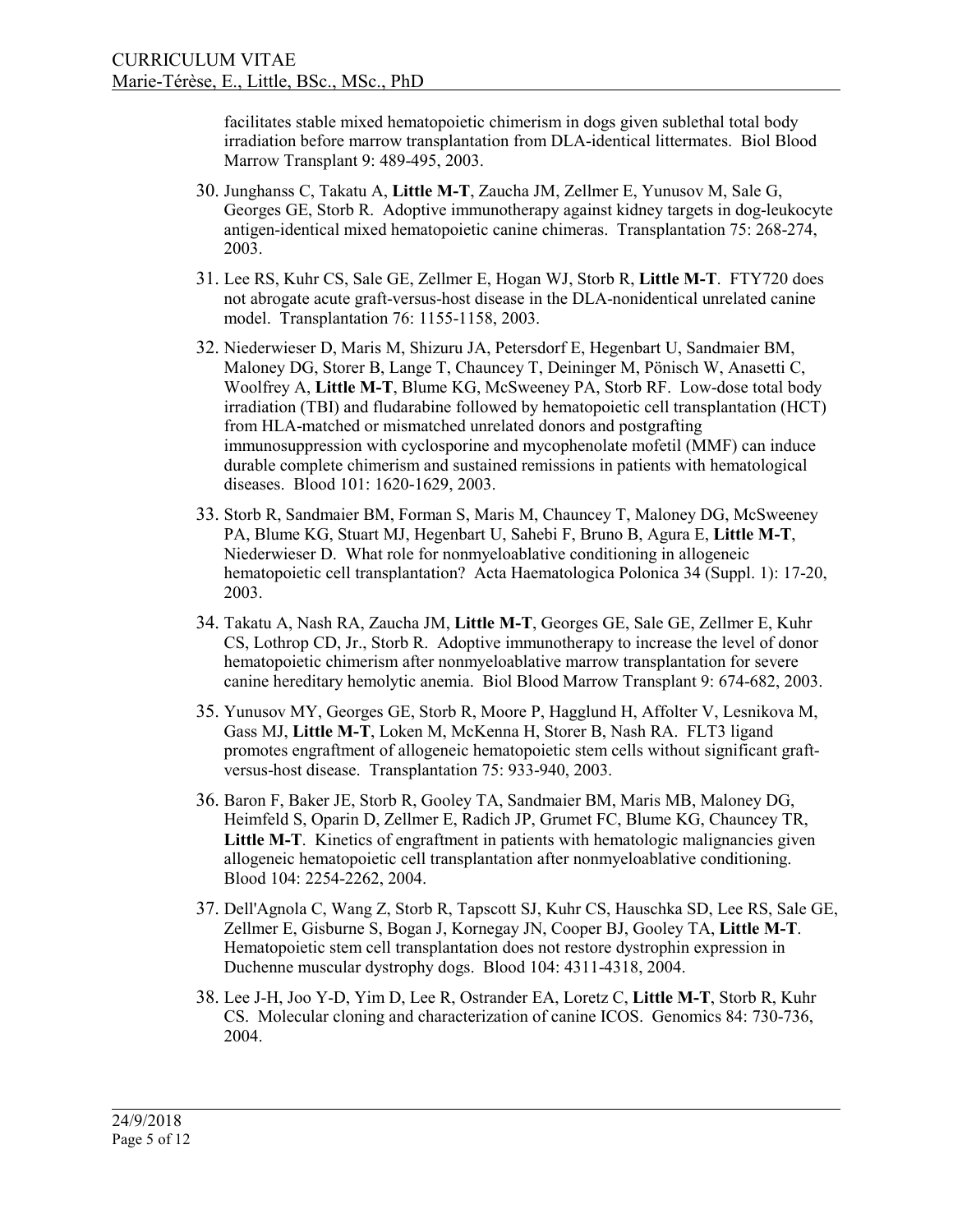- 39. Baron F, Maris MB, Storer BE, Sandmaier BM, Panse JP, Chauncey TR, Sorror M, **Little M-T**, Maloney DG, Storb R, Heimfeld S. High doses of transplanted CD34+ cells are associated with rapid T-cell engraftment and lessened risk of graft rejection, but not more graft-versus-host disease after nonmyeloablative conditioning and unrelated hematopoietic cell transplantation. Leukemia 19: 822-828, 2005.
- 40. Burroughs L, Mielcarek M, **Little M-T**, Bridger G, MacFarland R, Fricker S, LaBrecque J, Sandmaier BM, Storb R. Durable engraftment of AMD3100-mobilized autologous and allogeneic peripheral blood mononuclear cells in a canine transplantation model. Blood 106: 4002-4008, 2005.
- 41. Diaconescu R, **Little M-T**, Leisenring W, Yunusov M, Hogan WJ, Sorror ML, Baron F, Storb R. What role is there for antithymocyte globulin in allogeneic nonmyeloablative canine hematopoietic cell transplantation? Biol Blood Marrow Transplant 11: 335-344, 2005.
- 42. Panse JP, Heimfeld S, Guthrie KA, Maris MB, Maloney DG, Baril BB, **Little M-T**, Chauncey TR, Storer BE, Storb R, Sandmaier BM. Allogeneic peripheral blood stem cell graft composition affects early T-cell chimaerism and later clinical outcomes after nonmyeloablative conditioning. Br J Haematol 128: 659-667, 2005.
- 43. Wang, Z, Blankinship, M, Gregorevic P, **Little M-T**, Storb, RJ, Allen, JM, Tapscott, SJ, Chamberlain JS & Kuhr, CS. Immunity to AAV-Mediated Gene Therapy in a Random-Bred Canine Model of Duchenne Muscular Dystrophy Molecular therapy 11: 307-319, 2005.
- 44. Baron F, **Little M-T**, Storb R. Kinetics of engraftment following allogeneic hematopoietic cell transplantation with reduced-intensity or nonmyeloablative conditioning. Blood Rev 19: 153-164, 2005.
- 45. Kuhr CS, Lupu M, **Little M-T**, Zellmer E, Sale GE, Storb R. RDP58 does not prevent graft-versus-host disease after dog leukocyte antigen-nonidentical canine hematopoietic cell transplantation. Transplantation 81: 1460-1462, 2006.
- 46. Lupu M, Sullivan EW, Westfall TE, Little M-T, Weigler BJ, Moore PF, Stroup PA, Zellmer E, Kuhr C, Storb R. Use of multigeneration-family molecular dog leukocyte antigen typing to select a hematopoietic cell transplant donor for a dog with T-cell lymphoma. J Am Vet Med Assoc 228: 728-732, 2006.
- 47. Baron F, **Little MT**, Storb R. Non-myeloablative conditioning regimen for allogeneic hematopoietic cell transplantation. In: Sekeres MA, Kalaycio ME, Bolwell BJ, editors. Clinical Malignant Hematology. New York, NY: McGraw-Hill Companies; 2007. p. 1025-38.
- 48. Venkataraman GM, Kennedy LJ, **Little MT**, Graves SS, Harkey MA, Torok-Storb BJ, Storb R. Thirteen novel canine dog leukocyte antigen-88 alleles identified by sequencebased typing. HLA. 2017;90(3):165-70. Epub 2017 Jul 5. doi: 10.1111/tan.13077. PubMed PMID: 28677267; PMCID: PMC5551428, 2017.
- 49. Waldorf Adams K, Olson E, Nelson B, **Little MTE**, Rajagopal L. The Aftermath of Zika: Need for Long-Term Monitoring of Exposed Children. TIM, 2018. DOI: [https://doi.org/10.1016/j.tim.2018.05.011,](https://doi.org/10.1016/j.tim.2018.05.011) 2018.
- 50. Walker C, **Little MTE**, Roby JA, [Armistead B,](https://www.ncbi.nlm.nih.gov/pubmed/?term=Armistead%20B%5BAuthor%5D&cauthor=true&cauthor_uid=30171843) [Gale M Jr,](https://www.ncbi.nlm.nih.gov/pubmed/?term=Gale%20M%20Jr%5BAuthor%5D&cauthor=true&cauthor_uid=30171843) [Rajagopal L,](https://www.ncbi.nlm.nih.gov/pubmed/?term=Rajagopal%20L%5BAuthor%5D&cauthor=true&cauthor_uid=30171843) [Nelson](https://www.ncbi.nlm.nih.gov/pubmed/?term=Nelson%20BR%5BAuthor%5D&cauthor=true&cauthor_uid=30171843)  [BR,](https://www.ncbi.nlm.nih.gov/pubmed/?term=Nelson%20BR%5BAuthor%5D&cauthor=true&cauthor_uid=30171843) [Ehinger N,](https://www.ncbi.nlm.nih.gov/pubmed/?term=Ehinger%20N%5BAuthor%5D&cauthor=true&cauthor_uid=30171843) [Mason B,](https://www.ncbi.nlm.nih.gov/pubmed/?term=Mason%20B%5BAuthor%5D&cauthor=true&cauthor_uid=30171843) [Nayeri U,](https://www.ncbi.nlm.nih.gov/pubmed/?term=Nayeri%20U%5BAuthor%5D&cauthor=true&cauthor_uid=30171843) [Curry CL,](https://www.ncbi.nlm.nih.gov/pubmed/?term=Curry%20CL%5BAuthor%5D&cauthor=true&cauthor_uid=30171843) Waldorf Adams KM. Zika Virus and the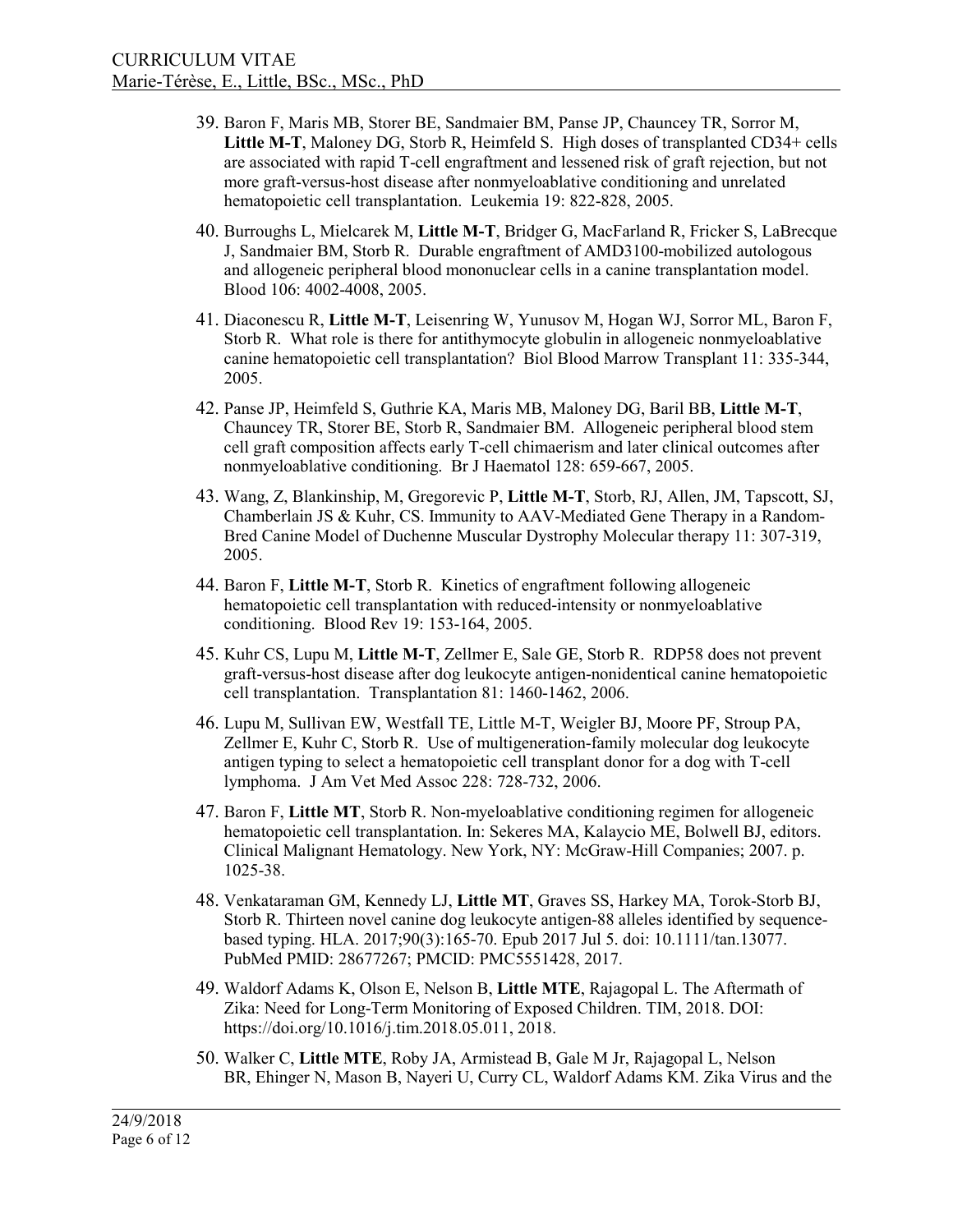Non-Microcephalic Fetus: Why We Should Still Worry. AJOG August, 2018. DOI: <https://doi.org/10.1016/j.ajog.2018.08.035>

# BOOK CHAPTERS

- 1. Lansdorp PM, Rebel VI, Dragowska W, **Little MTE**, Thomas TE, Humphries RK, Eaves CJ, Mayani H. Proliferative and differentiation potential of neonatal and fetal hematopoietic stem cells, In: Gluckman, E., Coulombel, L (eds): Ontogeny of hematopoiesis: Aplastic anemia. Montrouge: John Libbey Eurotext Ltd, p. 49-52, 1995.
- 2. Lansdorp PM, Smith C, Thornbury G, **Little M-T**, Dragowska W. Reactivity of Workshop mAb with CD34+ bone marrow cells. Leucocyte Typing V: White cell differentiation Antigens. eds. Schlossman, S.F. et al., Oxford University Press, Oxford 1030-1032, 1995.
- 3. Storb R, Sandmaier BM, Forman S, Maris M, Feinstein L, Chauncey T, Maloney DG, McSweeney PA, Blume KG, Shizuru J, Hegenbart U, **Little M-T**, Niederwieser D. Haematopoietic cell transplantation from siblings in older patients with haematologic malignancies: replacing high-dose cytotoxic therapy with graft-versus-tumour effects. In: Schultze W (ed): Proceedings of the 5th International Stem Cell Workshop: High-Dose Therapy and Transplantation of Haematopoietic Stem Cells (2001). Berlin, Germany: Blackwell Publishing Ltd, p. 3-6, 2002.
- 4. Baron F, **Little M-T**, Storb R. Non-myeloablative conditioning regimen for allogeneic hematopoietic cell transplantation. In: Sekeres MA, Kalaycio ME, Bolwell BJ (eds): Clinical Malignant Hematology. New York, NY: McGraw-Hill Companies, p. 1025- 1038, 2007.

### OTHER PUBLICATIONS

- 1. Lansdorp PM, Dragowska V, **Little M-T**, Craig W, Mayani H. Studies of haematopoietic differentiation pathways using highly purified progenitor cells in serumfree culture. XVI Congress of the International Society for Analytical Cytology. Colorado Springs, CO. U.S.A. March 1993.
- 2. Thomas TE, Phillips GL, Humphries RK, Horsman DE, Gascoyne RD, **Little M-T**, Lansdorp PM. Positive selection of CD34+ cells from Human bone marrow for indirect purging of non-Hodgkin's lymphoma cells. Cancer Res Ther Control 4:2 119-128, 1994.
- 3. Lansdorp PM, Smith C, Thornbury G, **Little M-T**, Dragowska W. Reactivity of Workshop mAb with CD34+ bone marrow cells. Leucocyte Typing V: White cell differentiation Antigens. eds. Schlossman, S.F. et al., Oxford University Press, Oxford 1030-1032, 1995.
- 4. Spangrude GJ, Torok-Storb B, **Little M-T**. Chimerism of the transplanted heart (Letter to Editor). N Engl J Med 346: 1410, 2002.
- 5. Fagerlie, S and **Little, MT**. Advances in the management of hematologic malignancies: Highlights from the 2012 American Society of Clinical Oncology Annual Meeting. Educational Concepts Group newsletter publication. Jabbour E, Williams ME, eds. Atlanta, Georgia, p.1-33, 2012.
- 6. Fagerlie, S and **Little, MT**. Advances in the management of hematologic malignancies: Highlights from the 2013 American Society of Clinical Oncology Annual Meeting.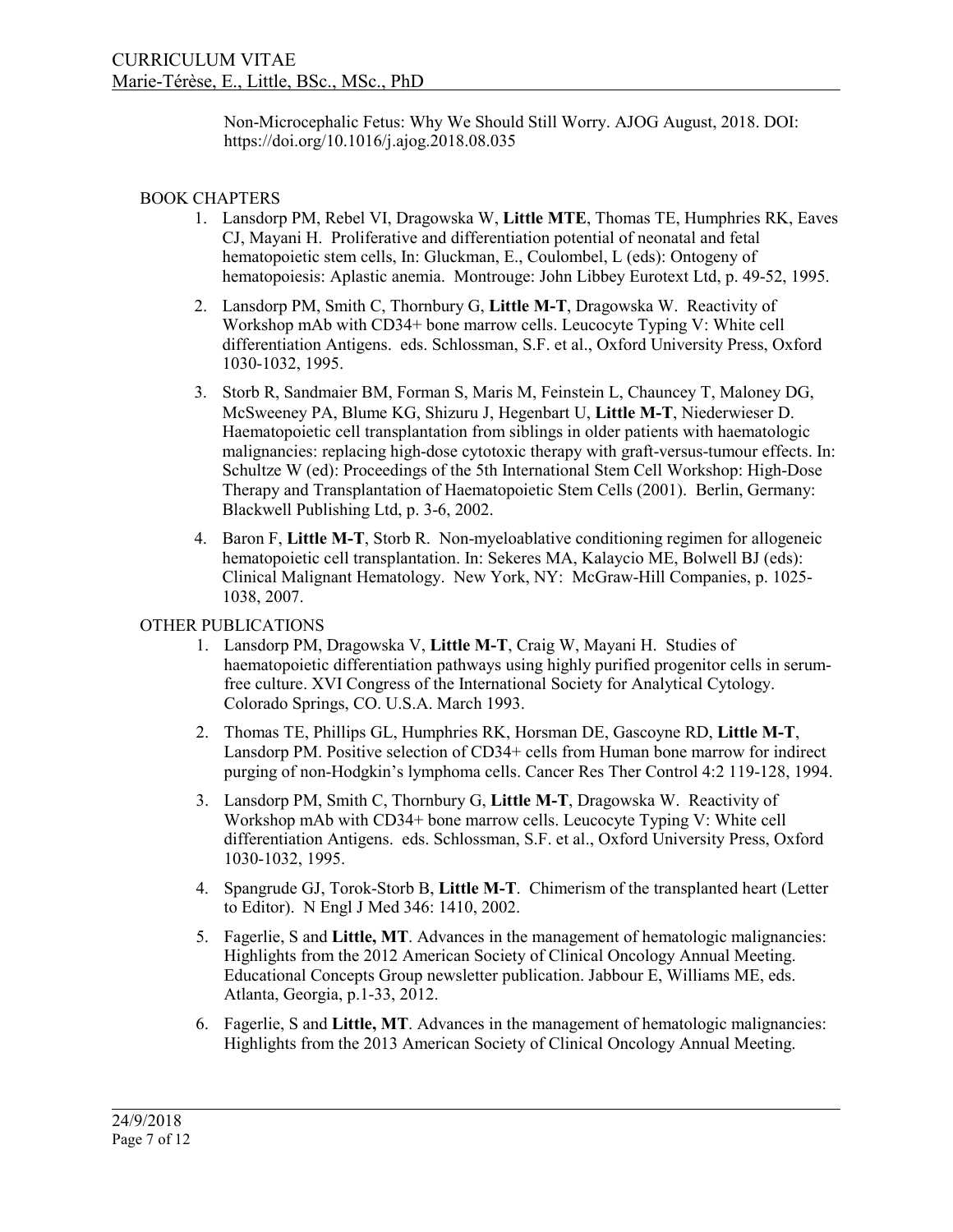Educational Concepts Group newsletter publication. Appelbaum FR, Flowers CR, Wolf JL, eds. Atlanta, Georgia, p.1-24, 2013.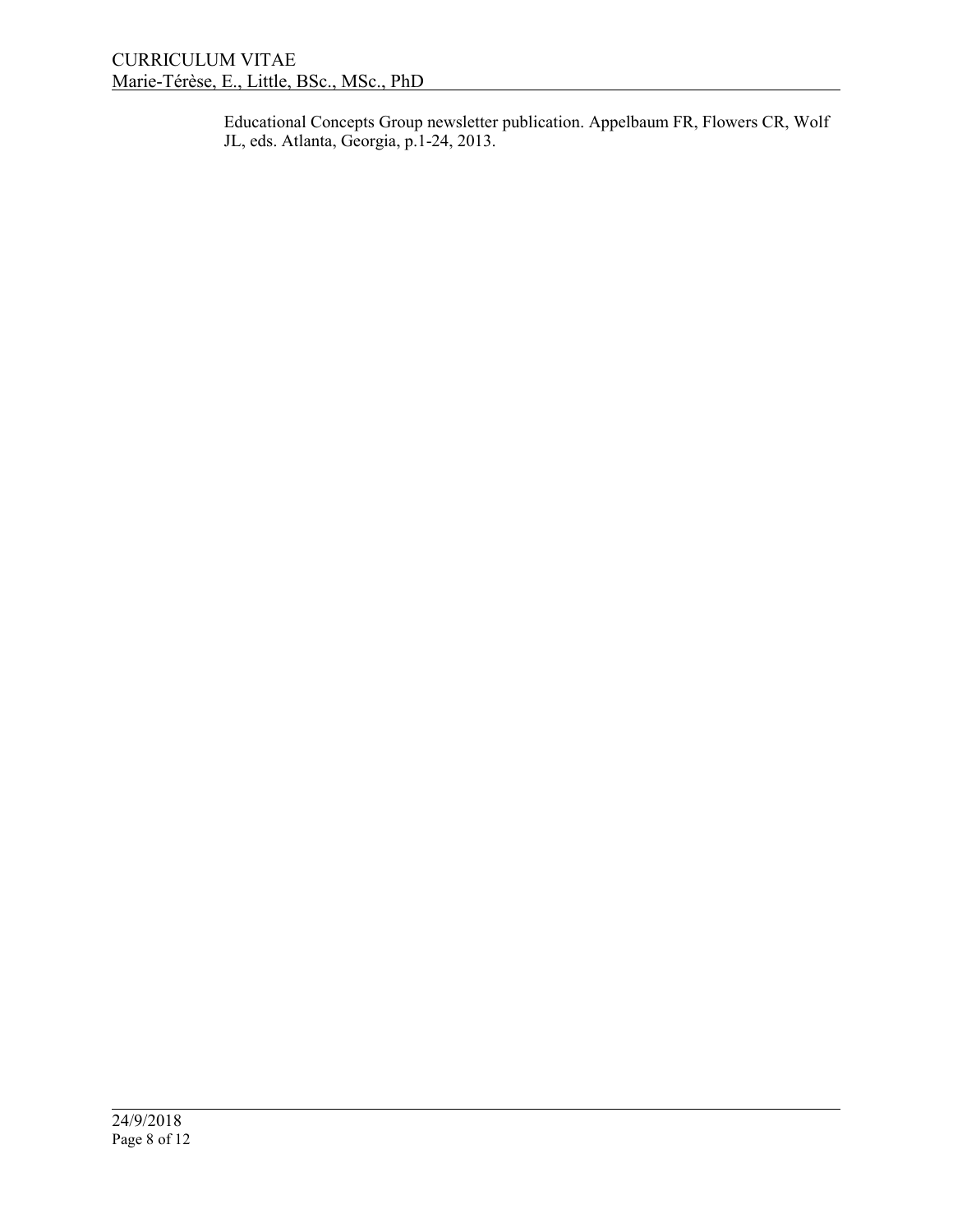# ABSTRACTS (selected)

- 1. **Little MTE** and Hahn P. Acyl-CoA: cholesterol acyltransferase in rat liver, intestine, adipose tissue and aorta. Proc. Can. Fed. Biol. Sci. Abstract 451, (1989). (Abstract)
- 2. **Little MTE** and Hahn P. Acyl-CoA: cholesterol acyltransferase in rat liver, intestine, adipose tissue and aorta during development in the rat. Canada W Soc Reproductive Biol Abstract 4, (1990). (Abstract)
- 3. Lansdorp PM, Dragowska V, **Little M-T**, Craig W, Mayani H: Studies of haematopoietic differentiation pathways using highly purifed progenitor cells in serumfree culture. Cytometry (Suppl 6): 70, 1993. (Abstract)
- 4. Lansdorp PM, Smith C, Thornbury G, **Little M-T** and Dragowska W: Reactivity of workshop mAb with CD34+ bone marrow cells. Tissue Antigens 42:454, 1993. (Abstract)
- 5. **Little M-T**, Smith C, Lansdorp PM. The isolation and charcterisation of monoclonal antibodies for enrichment of fetal cells in maternal blood. ASHG, 1994. (Abstract)
- 6. Lansdorp PM, Dragowska V, **Little M-T**, Chen J, Thomas TE, Chiu C-P, Harley CB, Kim NW, Vverwoerd NP, van de Rijke FM, Dirks RW, Raap AK, Tanke HJ. Telomere dynamics in hematopoietic cells. Blood 86 (Suppl 1): 590a, 1995. (Abstract)
- 7. **Little M-T**, Langlois S, Wilson D, Lansdorp PM. Frequency of fetal nucleated erythroid cells and CD34+ progenitor cells in sorted subpopulations of first trimester maternal blood isolated by flow cytometry and FISH. ASHG, October 30, 1996. (Abstract)
- 8. Georges, G.E., Lesnikova, M., Storb, R., Kuo, M., **Little, M.T**., Heimfeld, S., Nash, R.A. Minor-histocompatibility antigen (miHA)-specific cytotoxic t-lymphocytes (CTL) generated with dendritic cells (DC) between dog leukocyte antigen (DLA)-identical littermates. Blood 96 (Part 1): 770a, #3332, 2000. (Abstract)
- 9. Junghanss, C., Yunusov, M., Zaucha, J.M., Takatu, A., **Little, M.T**., Zellmer, E., Georges, G., Nash, R., Torok-Storb, B., Storb, R. Hematopoietic mixed chimerism in a canine model as platform to induce allogeneic graft-vs-kidney effects. Blood 96 (Part 1): 770a-771a, #3333, 2000. (Abstract)
- 10. Kuhr CS, Allen MD, Junghanss C, Yunusov M, Torok-Storb B, **Little M-T**, Storb R. Tolerance to vascularized kidney grafts induced through stable mixed hematopoietic chimerism. Blood 96 (Part 1): 764a, #3305, 2000.(Abstract)
- 11. Maris MB, Sandmaier BM, Niederwieser D, Gooley T, Maloney DG, McSweeney PA, Shizuru J, Sahebi F, **Little MT**, Forman S, Blume K, Storb R. Comparisons of donor chimerism, graft rejection, and GVHD after hematopoietic stem cell transplants (HSCT) from HLA matched siblings and unrelated donors using conditioning with 2 Gy TBI with and without fludarabine (FLU). Blood 96 (Part 1): 520a, #2239, 2000.(Abstract)
- 12. Zaucha JM, Yu C, Zellmer E, Takatu A, Junghanss C, **Little MT**, Storb R. Extending the duration of postgrafting cyclosporine (CSP) but not substituting GCSF mobilized peripheral blood mononuclear cells (G-PBMC) for marrow enhances allogeneic engraftment in a nonmyeloablative canine transplant model. Blood 96 (Part 1): 763a, #3301, 2000. (Abstract)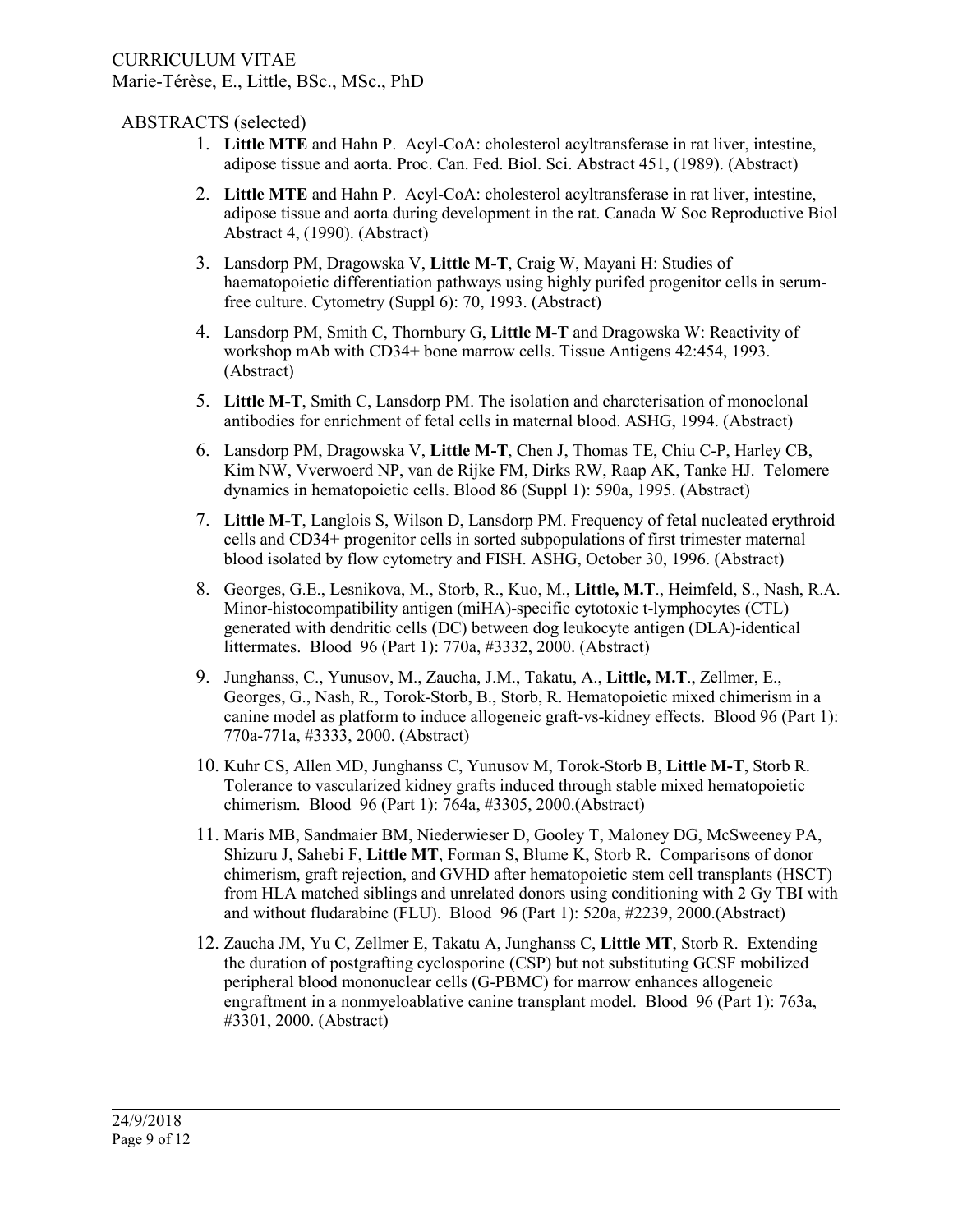- 13. **Little, M.-T**., Zellmer, E., Friedetzky, A., Georges, G., Storb, R. Immunosuppression with rapamycin and cyclosporine after allogeneic nonmyeloablative marrow transplant in a preclinical large animal model. Blood 98 (Part 1): 169a, #714, 2001. (Abstract)
- 14. **Little, M.-T**., Baker, J., Sandmaier, B., Maris, M., Maloney, D., Gooley, T., Zellmer, E., Heimfeld, S., Georges, G., Wagner, J., Shizuru, J., Blume, K., Chauncey, T., Storb, R. Analysis of mixed chimerism in peripheral blood hematopoietic subpopulations from 101 patients after nonmyeloablative hematopoietic stem cell transplant. Blood 98 (Part 1): 477a, #1992, 2001. (Abstract)
- 15. Maris M, Niederwieser D, Sandmaier B, Maloney D, Shizuru J, Petersdorf E, Blume K, Chauncey T, Pulsipher M, McSweeney P, Storer B, Anasetti C, Woolfrey A, Slattery J, Agura E, **Little M-T**, Hegenbarth U, Storb R. Nonmyeloablative hematopoietic stem cell transplants (HSCT) using 10/10 HLA antigen matched unrelated donors (URDs) for patients with advanced hematologic malignancies ineligible for conventional HSCT. Blood 98 (Part 1): 858a, #3563, 2001.(Abstract)
- 16. Takatu, A., Zaucha, J.M., **Little, M.-T**., Georges, G.E., Zellmer, E., Nash, R., Lothrop, C.D., Storb, R. Nonmyeloablative bone marrow transplant plus sensitized donor lymphocyte infusion as an option for cure of hereditary hemolytic anemia (pyruvate kinase deficiency). Blood 98 (Part 1): 171a, #720, 2001. (Abstract)
- 17. Lesnikova, M., Poor, R., Lesnikov, V., Deeg, H.J., Nash, R.A., **Little, M.-T.,** Georges, G.E. Transferrin (Tf) modulates allogeneic interactions. Blood 98: 326b, #5064, 2001. (Abstract)
- 18. Junghanss, C., **Little, M.-T**., Avasare, S., Lesnikova, M., Zaucha, J.M., Georges, G.E., Nash, R., Storb, R. Use of dendritic cell vaccines in mixed hematopoietic canine littermates. Blood 98 (Part 2): 317b, #5027, 2001. (Abstract)
- 19. Friedetzky A, Hogan WJ, Renneberg H, Zellmer E, **Little M-T**, Storb R. Realtime quantitative PCR proves to be superior to VNTR in the evaluation of hematopoietic microchimerism in recipients of a sex mismatched HSCT in a canine model. Blood 100 (Part 2): 405b, #5185, 2002.(Abstract)
- 20. Yunusov, M.Y., Kuhr, C., Storb, R., Georges, G.E., Lesnikova, M., **Little, M.-T**., Sandmaier, B.M., Nash, R.A. Marrow donor skin grafts in a canine DLA-identical model of stable mixed donor/host hematopoietic chimerism. Blood 100 (Part 1): 404a, #1571, 2002. (Abstract)
- 21. Hogan WJ, **Little M-T**, Zellmer E, Kuhr C, Diaconescu R, Storb R. Marrow engraftment after nonmyeloablative conditioning followed by postgrafting immunosuppression with sirolimus and cyclosporine in the canine model. Blood 100 (Part 1): 405A, #1574, 2002.(Abstract)
- 22. Kuhr CS, Yunusov M, **Little M-T**, Zellmer E, Marsh CL, Torok-Storb B, Storb RF. Effects of tissue restricted minor antigens in kidney and skin on immune tolerance in a large animal model of mixed hematopoietic chimerism. Blood 100 (Part 1): 404a, #1570, 2002.(Abstract)
- 23. **Little M-T**, Baker JE, Sandmaier BM, Maris MB, Maloney D, Gooley T, Oparin D, Zellmer E, Mielcarek M, Wagner J, Shizuru J, Blume K, Chauncey T, Storb R. Kinetics of mixed chimerism in peripheral blood hematopoietic subpopulations from 120 patients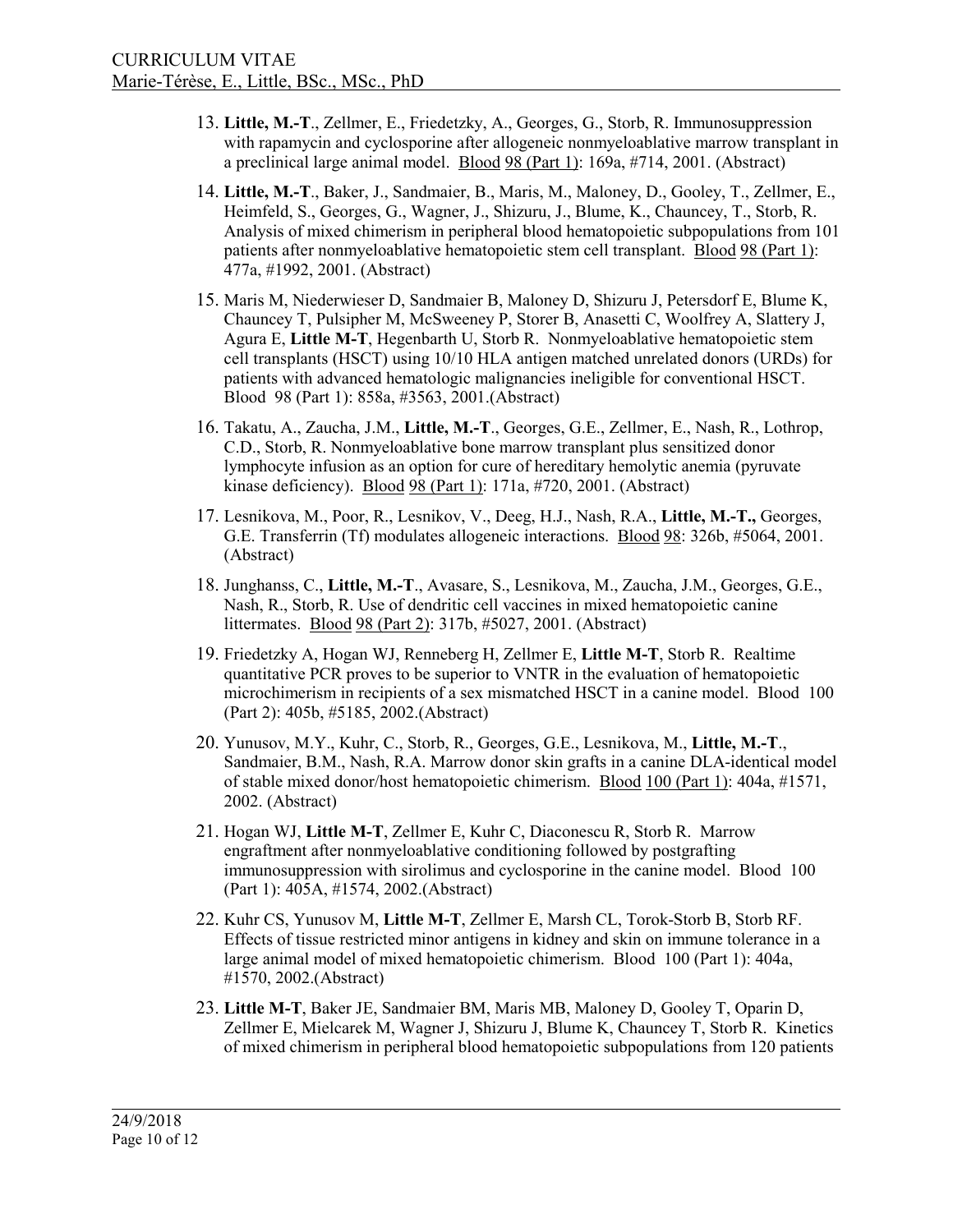after nonmyeloablative hematopoietic stem cell transplant. Blood 100 (Part 1): 39a, #136, 2002.(Abstract)

- 24. Maris MB, Niederwieser D, Sandmaier B, Maloney D, Shizuru J, Petersdorf E, Blume K, Pulsipher M, McSweeney P, Chauncey T, Storer B, Slattery J, Woolfrey A, Agura E, Hegenbarth U, Feinstein L, **Little M**, Anasetti C, Storb R. Engraftment of nonmyeloablative hematopoietic stem cell transplants (HSCT) using marrow and PBSC from 10/10 HLA antigen matched unrelated donors (URDs) for patients ineligible for conventional HSCT. Biol Blood Marrow Transplant 8: 63, #8, 2002.(Abstract)
- 25. Maris MB, Niederwieser D, Sandmaier BM, Maloney DG, Shizuru J, Petersdorf E, Storer B, Pulsipher M, McSweeney P, Slattery J, Woolfrey A, Agura E, Chauncey T, **Little M-T**, Hegenbarth U, Anasetti C, Blume K, Storb R. Nonmyeloablative hematopoietic stem cell transplants (NM-HSCT) using 10 HLA antigen matched unrelated donors (URDs) for patients (pts) with advanced hematologic malignancies. Blood 100 (Part 1): 76a, #275, 2002.(Abstract)
- 26. Sandmaier BM, Maris M, Maloney DG, Gooley TA, Stuart MJ, Hegenbart U, Sahebi F, Chauncey T, Agura E, Bruno B, McSweeney PA, Maziarz R, Pulsipher M, Epner E, **Little M-T**, Forman SJ, Niederwieser DW, Blume KG, Storb R. Low-dose total body irradiation (TBI) conditioning for hematopoietic cell transplants (HCT) from HLAmatched related (MRD) and unrelated (URD) donors for patients with hematologic malignancies: a five-year experience. Blood 102 (Part 1): 78a-79a, #264, 2003.(Abstract)
- 27. Burroughs LM, Maris MB, Sandmaier BM, Leisenring W, Jain Stuart M, Niederwieser D, McSweeney PA, Chauncey T, Maziarz R, Agura E, **Little M-T**, Blume KG, Storb R, Maloney DG. HLA-matched related (MRD) or unrelated donor (URD) nonmyeloablative conditioning and hematopoietic cell transplant (HCT) for patients with advanced Hodgkin disease (HD). Biol Blood Marrow Transplant 10 (Suppl. 1): 73-74, #197, 2004.(Abstract)
- 28. Sorror ML, Maris MB, Sandmaier BM, Jain-Stuart M, Storer B, Hegenbart U, McSweeney P, Chauncey T, Bruno B, Wade J, Agura E, Pulsipher M, Leis J, **Little M-T**, Niederwieser D, Blume K, Storb R, Maloney DG. Treatment of patients (PTS) with chemotherapy-refractory chronic lymphocytic leukemia (CLL) with nonmyeloablative (NM) conditioning and hematopoietic cell transplantation (HCT) from HLA-matched related (MRD) or unrelated donors (URD). Biol Blood Marrow Transplant 10 (Suppl. 1): 26-27, 2004.(Abstract)
- 29. Baron F, Maris M, Storer B, Sandmaier B, Panse J, Chauncey T, Sorror M, **Little M-T**, Maloney D, Storb R, Heimfeld S. [Higher Doses of Transplanted CD34+, CD3+ and](http://www.bloodjournal.org/content/104/11/2753)  [CD8+ Cells Are Associated with Better Donor T-Cell Chimerism and Less Graft](http://www.bloodjournal.org/content/104/11/2753)  [Rejection, but Not with GVHD after Nonmyeloablative Conditioning for Unrelated](http://www.bloodjournal.org/content/104/11/2753)  [Hematopoietic Cell Transplantation.](http://www.bloodjournal.org/content/104/11/2753) Blood 104:2753, 2004. (Abstract)
- 30. Diaconescu R, Leisenring W, Kahl C, Sorror M, Zellmer E, Maris M, **Little MT**, Storb R Marrow Allografts after Nonmyeloablative Conditioning: Effect of Cell Dose on Rejection and Degree of Donor Chimerism. Blood 104:1202, 2004 (Abstract)